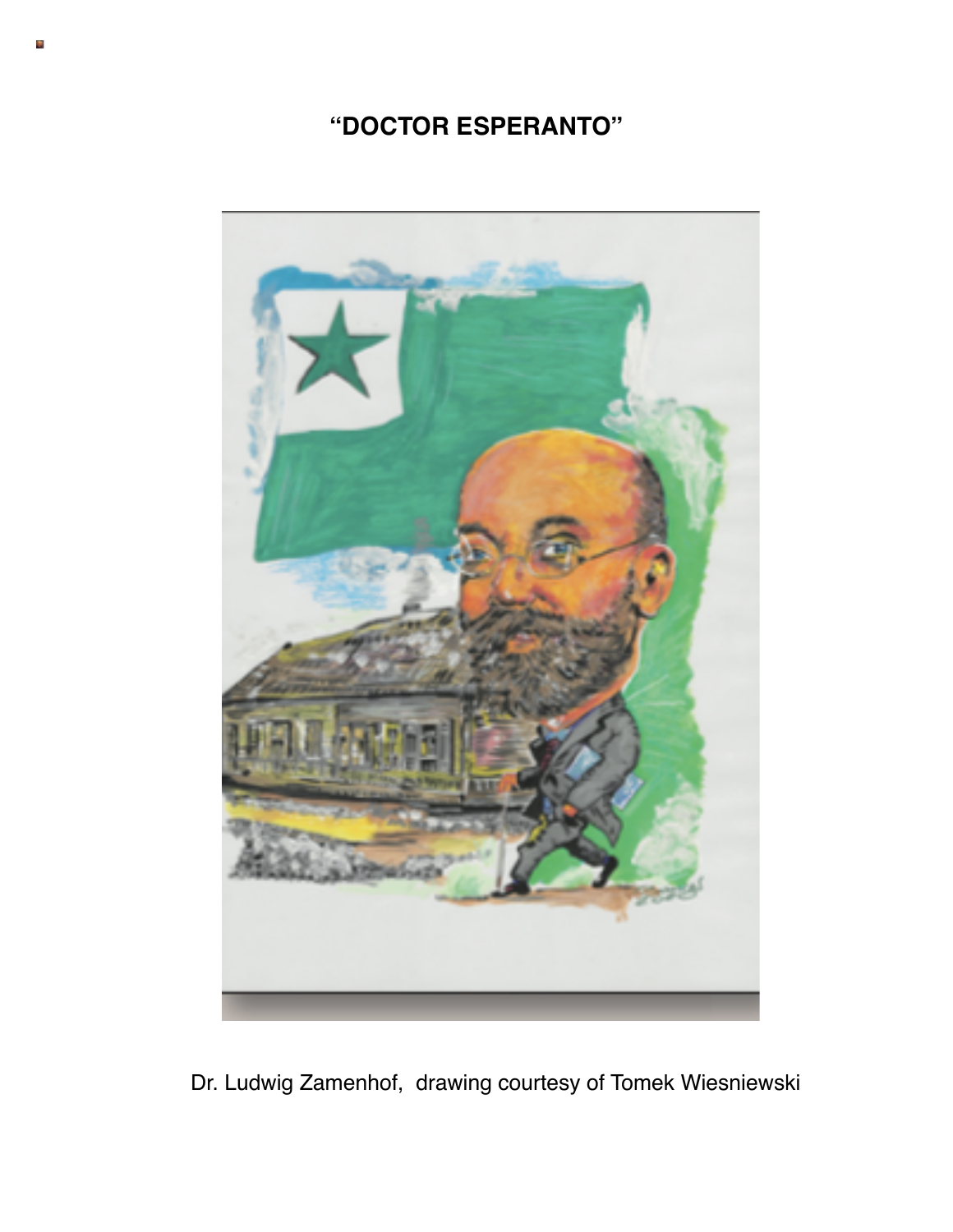In 1878 a precocious 19 year old high school student, Ludovic Lazarus Zamenhof, sat in a small room in his family home in Bialystok and singlehandedly created the forerunner of what would become the international language known as Esperanto. Nine years later as a senior in medical school, he published his first book using the pseudonym Doctoro Esperanto, meaning "one who hopes." (Israel's national anthem *Hatikvah* means "the hope.")

The idea of an international language can be dated back to Descartes in 1629 and there were other early attempts, but Zamenhof had a more ambitious agenda than merely inventing a language. He believed that if people spoke the same language they would understand each other better and entrenched hatreds between different groups would melt away. Indeed he hoped that his venture would lead to a world movement toward peace, justice and the brotherhood of man.

Zamenhof, the eldest of eight siblings, was born in 1859 in Bialystok in the province of Grodno which in those days was under Russian rule. His father was a gifted linguist and the boy followed his father's lead. He grew up speaking Russian, Yiddish and Polish, to which he later added German, Hebrew, Latin, French, English, Greek and some Lithuanian, Spanish and Italian.

Bialystok's population consisted of Poles, Jews, Germans and Russians and although the Jews were the largest group (constituting roughly 63 percent of nearly 14,000 people), there was considerable conflict with the others. Local strife must have made an early impression because at the age of ten, young Ludwig wrote a five-act play based on the Tower of Babel theme, but with the story set in Bialystok. Many years later Zamenhof recalled those early experiences in a letter reproduced in Marjorie Boulton's biography of him: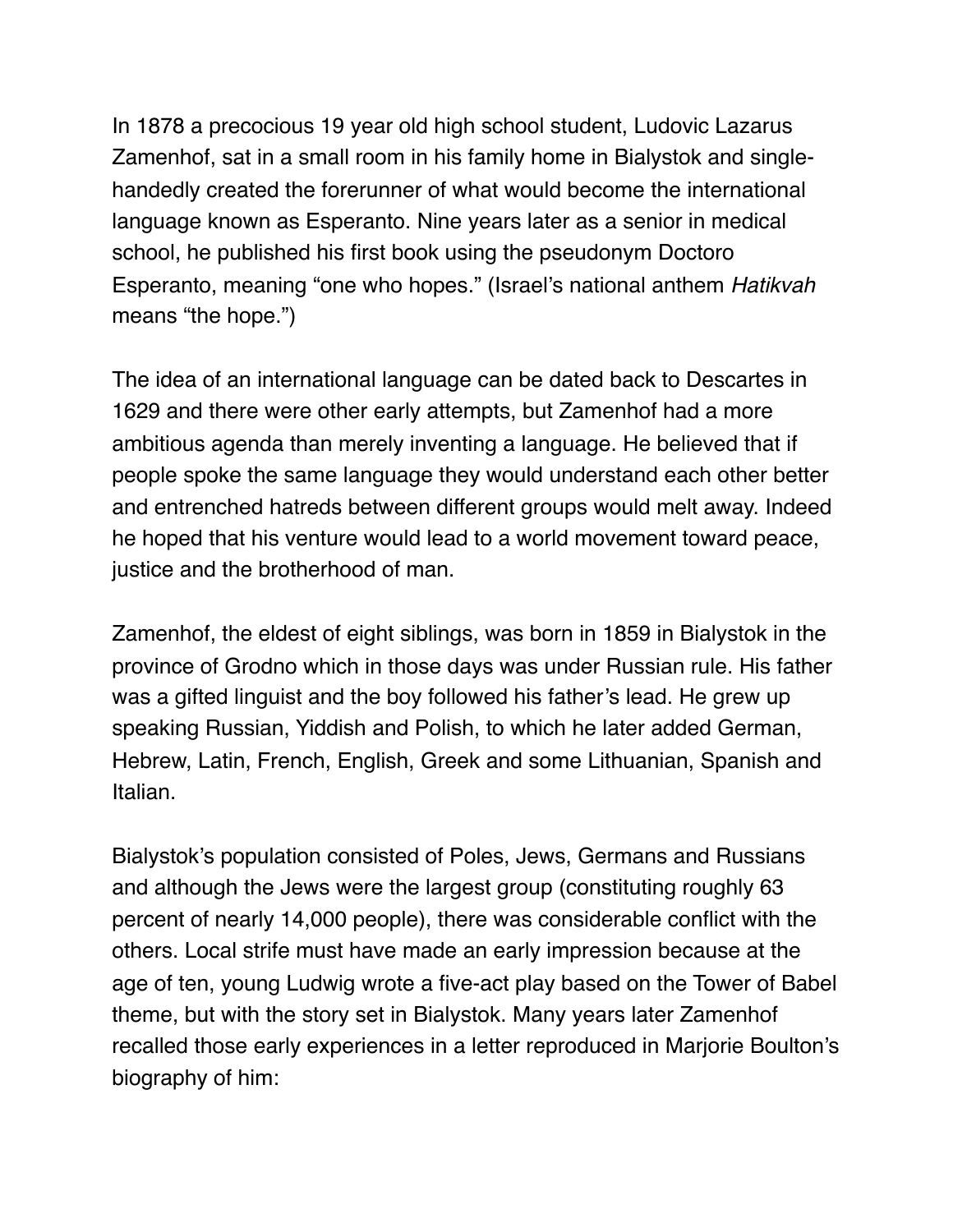*In this town, more than anywhere else, an impressionable nature feels the heavy burden of linguistic differences and is convinced at every step, that the diversity of languages is the only, or at least the major cause, that separates the human family and divides it into conflicting groups. I was brought up as an idealist; I was taught that all men were brothers, and, meanwhile in the street, in the square, everything at every step made me feel that men did not exist, only Russians, Poles, Germans, Jews and so on. This was always a great torment to my infant mind, although many people may smile at such an "anguish for the world," in a child. Since at that time it seemed to me that the grown-ups were incompetent, I kept telling myself that when I was grown up I would certainly destroy that evil.*

Zamenhof's father was a stern secularist who at the age of twenty had founded a language school in Bialystok which soon failed, requiring him to move the family to Warsaw where he took a job as a censor of Hebrew writing for the Czarist authorities. The son shared his father's linguistic ability but was more concerned with social problems. The two disagreed on many issues, yet Ludovic agreed with his parents that one of the few ways for a young Jew to make his way in the world was through a profession.

From 1879 to 1881 Zamenhof studied medicine in Moscow and then transferred to Warsaw because of financial reasons. At this stage he became a Zionist and wrote a series of articles about how Jews should react to pogroms. In these he favored a national homeland, not necessarily in Palestine. Indeed, he considered Mississippi to be a possible option. However, he became disillusioned with Zionism finding it to be unrealizable and increasingly saw the role of the Jewish people as one of uniting humanity.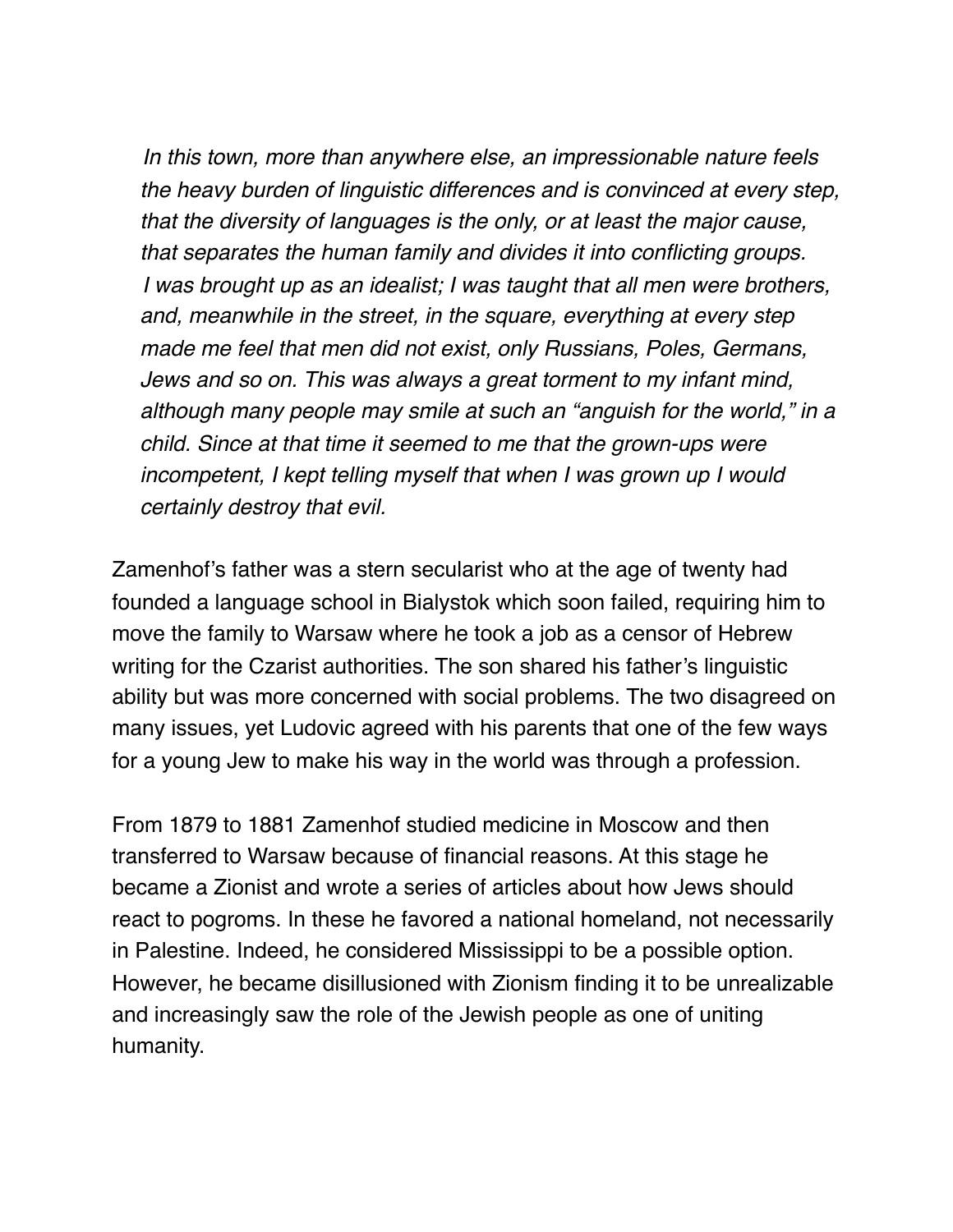When Zamenhof developed the first draft of his projected universal language, he recruited a number of classmates to the cause of universal brotherhood. His father feared that Ludovico's passion would detract from his medical studies and also might brand him as a quack. He made him promise not to pursue the language for the duration of his medical studies and had him hand over his notes, locking them in a closet. When Zamenhof returned home, he found that the papers had been burned and soon was back at work on his favorite project.

Dr. Zamenhof obtained his medical degree in 1885 and became a general practitioner in the small community of Veiseyai in Lithuania. A qualified doctor was free from some of the worst anti-Jewish restrictions and had fair prospects for a tolerable career. Zamenhof soon earned a fine reputation but he was self-sacrificing to a fault and often gave away more money to his impoverished patients than he took in. Of this experience he wrote: "Having practiced there for four months, I became convinced that I was totally unsuited for general medical practice, because I was too impressionable and the sufferings of my patients tormented me too much."

Returning to his studies, he trained briefly as an oculist and opened an office in Warsaw in 1886. He never was a financial success as an oculist and again limited his practice to the poorest clientele, charging low fees. Throughout his career, he would have been destitute were it not for the aid of others. He married a wealthy young woman who was sympathetic to his ideas and her father provided the funds to publish in 1887 a forty page book in which, for the first time, he used the name "Esperanto." The full title was *Dr. Esperanto: International Language - Introduction and Complete Handbook.* It appeared in four languages and attracted a mixed group of idealists, particularly from Jews and Tolstoyans. Esperanto has the advantage of a simple grammar. It is a phonetic language; every letter consistently has the same sound and the words are pronounced as they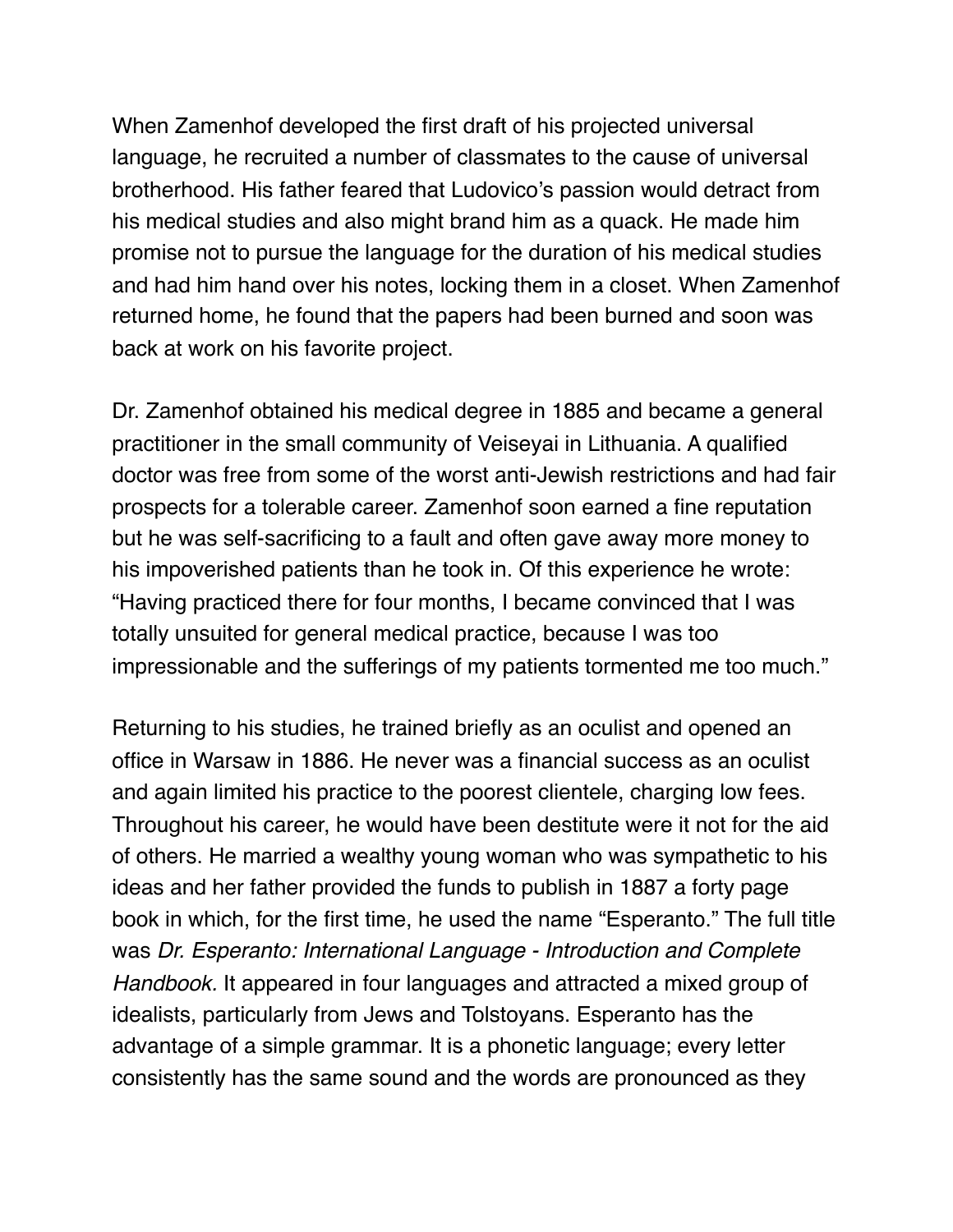are written. The Esperanto movement grew quickly, most notably in France and England. By 1889, 1,000 individuals had passed a basic test in the new language; of these 93% were Russian.



At the first international conference, held in Boulogne, France in 1905, Zamenhof gave the feature speech which was well received and convinced him that "absolute justice, equality and fraternity" between peoples was fully possible. Some advocates venerated Zamenhof with quasi-religious fervor but he was uncomfortable as a public speaker and fearing that the movement would be too closely connected to self, wished to share the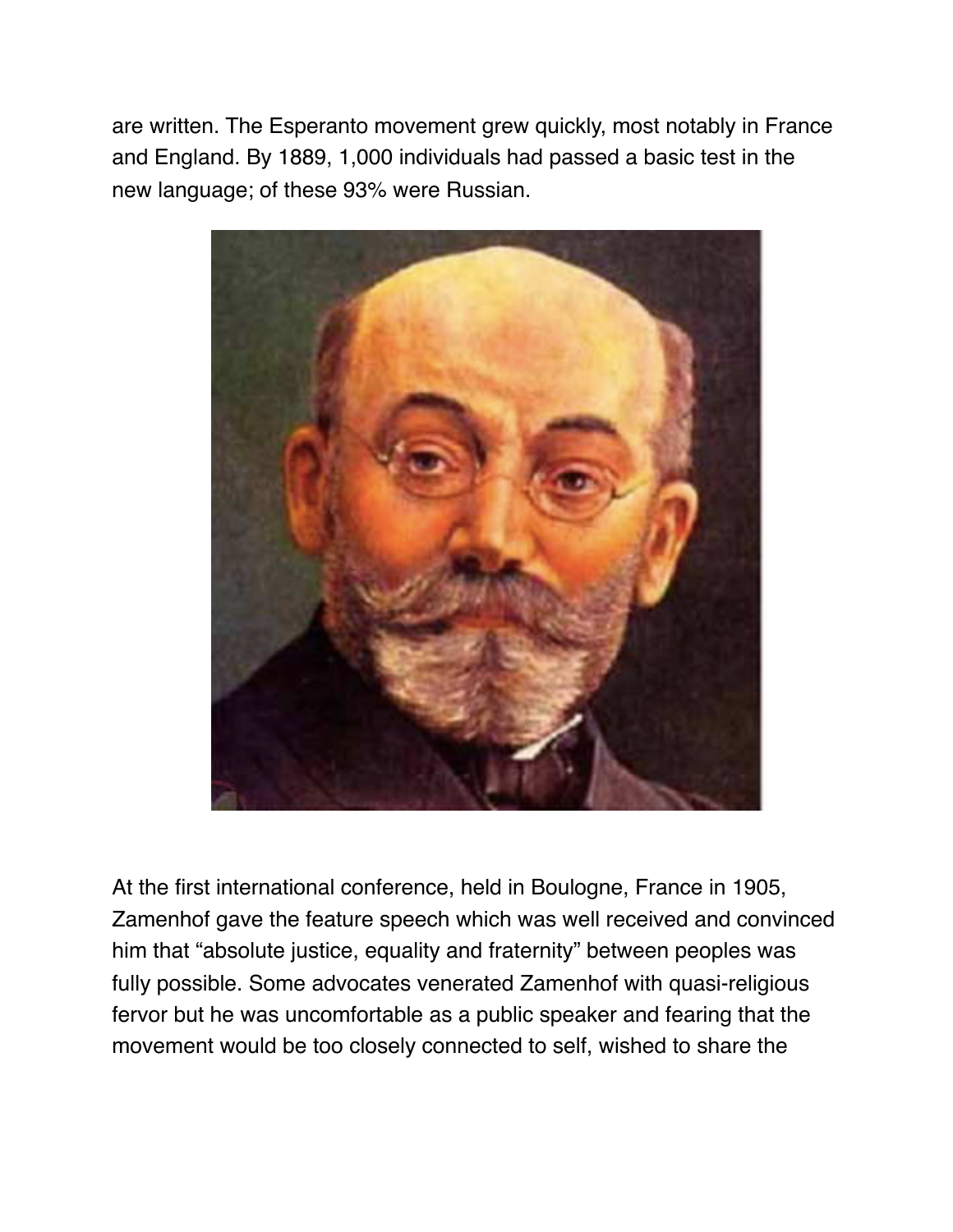leadership role. Furthermore, he was beginning to develop a broader interest in world religion and in 1901 wrote the following:

 *In Esperanto-land, rules not only the language Esperanto, but also the inner idea of Esperantist…holds sway; something else rules there as well, something still not precisely formulated up to now, but felt very well by all Esperantists - there rules the green standard.*

By the green standard he meant "a neutral basis, on which the different human ethnic groups could communicate peacefully and fraternally, not enforcing on one another their ethnic personalities." His optimism that a common language could break down walls gave hope to many Jews in the aftermath of pogroms in 1905 and 1906. Although few people learned Esperanto, many Bialystokers internalized his message that the basis of senseless atrocities was not ill will but lack of knowledge. This in an address to the International Esperanto Conference (1906):

 *We know that the Russian people are not responsible for the bestial butchery in Bialystok and many other towns; for the Russian people have never been cruel or bloodthirsty…It is quite well known that the guilt lies with a group of vile criminals who…by broadcasting lies and slanders have created a hatred between one race and another…*

Of course he was naive and there were divisions within the ranks of the utopians, particularly among the French who were still sensitive about the controversial Dreyfuss affair. They wished to conceal the fact that Zamenhof was a Jew since it would have been problematic to suggest that the movement was the by-product of Jewish idealism. Zamenhof called his religious ideas "Hillelism" and often cited the familiar phrase, "What is hateful to you do not do to your fellow: That is the whole Law; all the rest is explanation: go and learn." He advocated the use of Esperanto among the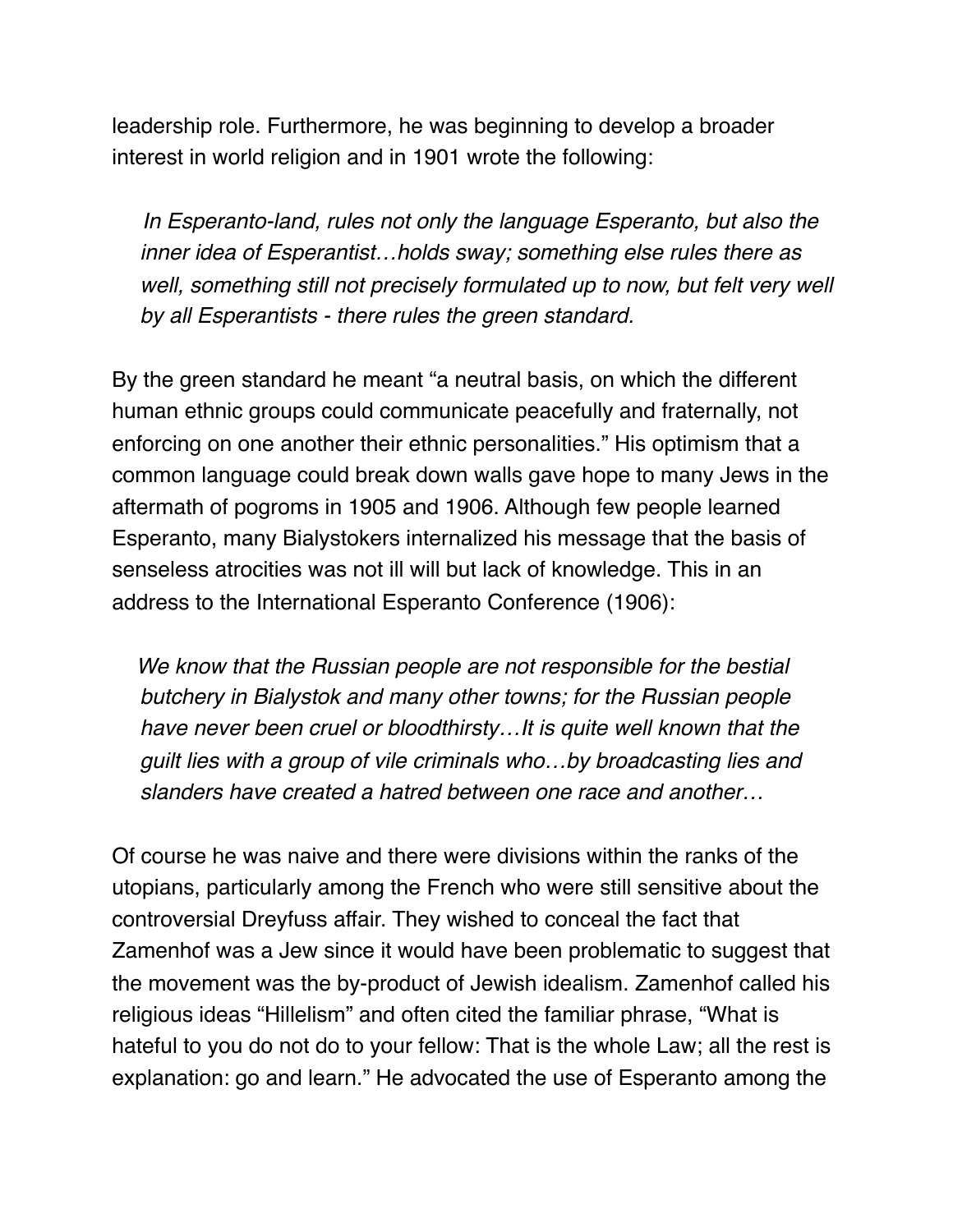Jews, urging that they follow the teaching of Hillel and that Mosaic Law should be interpreted in spirit rather than to the letter.

Ludovic Zamenhof resigned from formal leadership of the movement in 1912 and died of heart disease in Warsaw in 1917. Impressive memorial services were held and H.G. Wells sent a message describing Zamenhof as "one of the finest specimens of that international idealism which is the natural gift of Jewry to mankind."

By the time of Zamenhof's death, there were nearly 2,000 Esperanto societies throughout the world. Many classic literary works (eg. the Bible, Homer's Iliad, Shakespeare) were translated into the new language. In his birthplace of Bialystok, Esperanto became a required language in most schools. However, enthusiasm waned with the advent of the Russian Revolution and World War I. There was a revival of interest in the 1930s which was shattered with the coming of the Nazis. Hitlerism supplanted Hillelism. Two of Dr. Zamenhof's three children were physicians and were sent from the Warsaw ghetto directly to their deaths at Treblinka.

Today Ludwig Zamenhof's grave in Warsaw's old Jewish cemetery is covered by a headstone decorated by a large green star, the symbol of the Esperanto movement. It's estimated that today there are as many as 1000 native speakers of Esperanto, the international association has affiliates in 71 countries and there are individual members in many more.

## **SOURCES**

A version of this essay originally appeared in my book *Case Reports. Short Stories about Jewish Doctors* that was published in 1997.

*-*Boulton, M., *Zamenhof, Creator of Esperanto*. London, 1960. -Kobrin, R. *Jewish Bialystok and Its Diaspora*. Indiana Univ. Press, 2010.